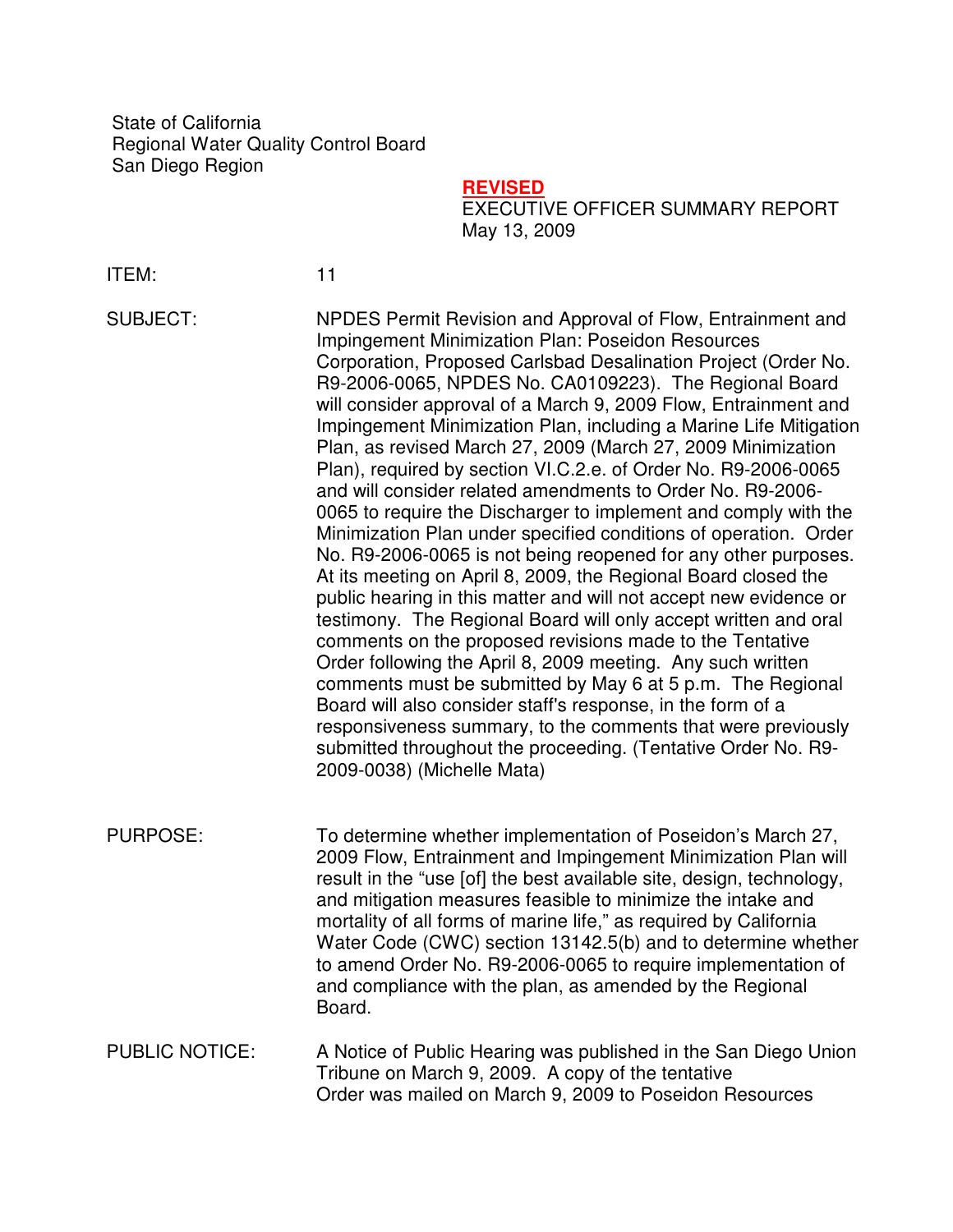## EO SUMMARY REPORT -2-<br>
May 13, 2009 ITEM NO. 11

Corporation and distributed by email to key interested parties. A Notice of Availability of the March 9 tentative Order, Notice of Public Hearing and Comment Period, and Flow, Entrainment and Impingement Plan was mailed to all known interested parties and agencies on March 10, 2009. The March 9 tentative Order and March 9, 2009 Minimization Plan were also posted on the Regional Board's web site on March 9, 2009. At its meeting on April 8, 2009, the Regional Board closed the public hearing in this matter and will not accept new evidence or testimony. As noted at the April 8, 2009 meeting and in the May 13, 2009 agenda notice, the Regional Board will only accept written and oral comments on proposed revisions made to the Tentative Order following the April 8, 2009 meeting. A revised tentative Order was sent to Poseidon and interested parties by regular mail, and distributed by email to Poseidon and interested parties email distribution list on May 1, 2009.

DISCUSSION: At its April 8, 2009 meeting, the Regional Board was scheduled to consider whether the implementation of Poseidon's March 2009 Flow, Entrainment and Impingement Minimization Plan will result in the "use [of] the best available site, design, technology, and mitigation measures feasible to minimize the intake and mortality of all forms of marine life," as required by California Water Code (CWC) section 13142.5(b) and to determine whether to amend Order No. R9-2006-0065 to require implementation of and compliance with the plan.

> The Regional Board heard extensive testimony from staff, the discharger, and other interested persons. After closing the public hearing, the Board directed staff to prepare responses to comments and bring back a revised Tentative Order No. R9- 2009-0038 consistent with the Board members comments for consideration of adoption at their May 13, 2009 regularly scheduled meeting.

> Revised Tentative Order No. R9-2009-0038 would, if adopted, approve Poseidon's March 27, 2009 Minimization Plan, as modified by the revised Tentative Order. The key changes in the revised tentative Order relate to the following:

1. New language has been added as a trigger to specify under what condition the discharger must submit a new report of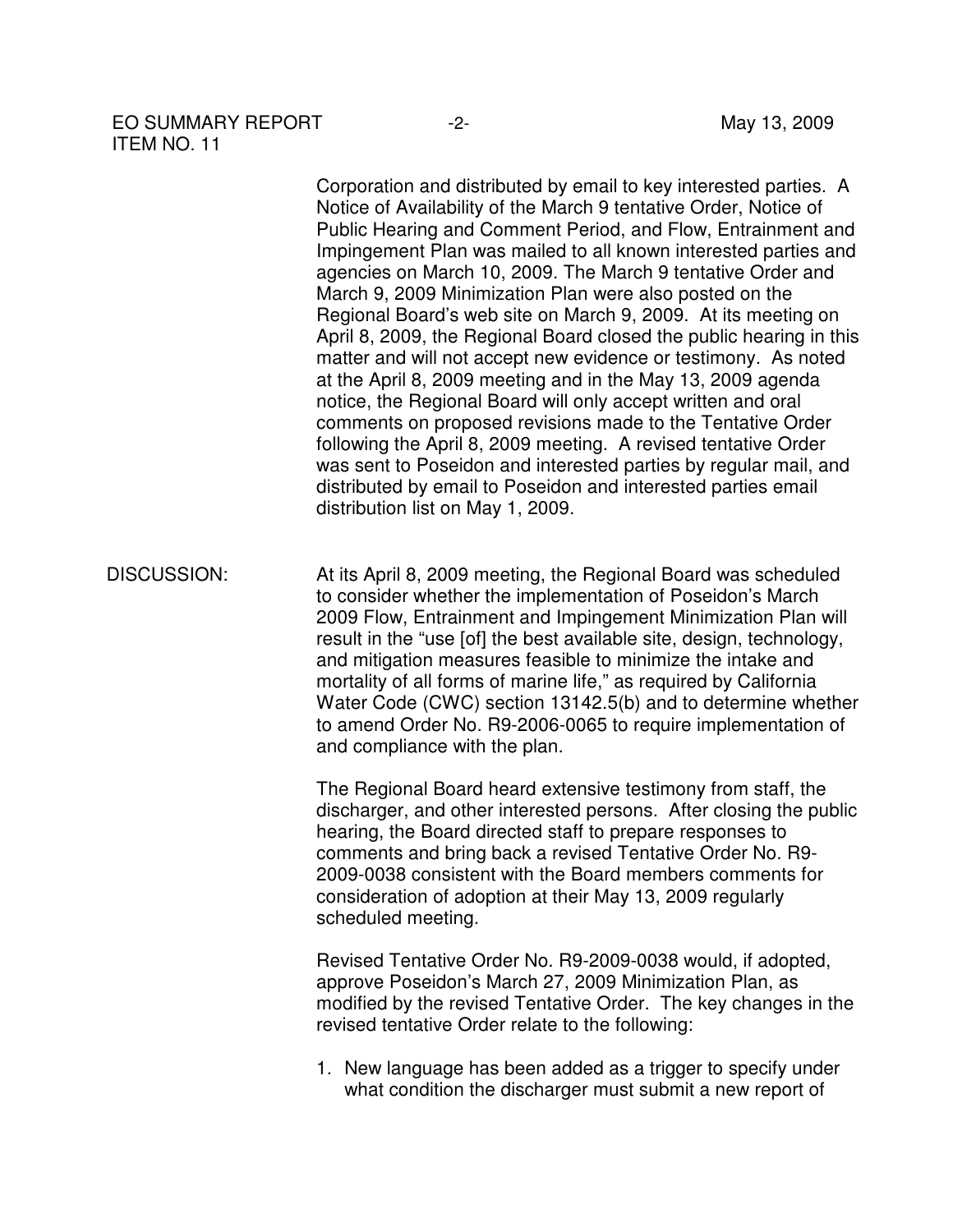waste discharge to operate as a stand-alone facility,

- 2. New language has been added as a trigger to specify when the discharger must submit a technical report that identifies additional feasible measures the discharger can implement to reduce intake impingement and entrainment impacts if all power generating units at EPS are shut down for prolonged periods, but are not permanently shut down,
- 3. The revised Tentative Order establishes an annual fish productivity requirement of 1,715.5 kg/year as a "biological performance standard" in the Marine Life Mitigation Plan; it requires the discharger to submit a Productivity Monitoring Plan designed to measure whether the requirement is achieved in the mitigation wetland site(s), and provides a mechanism for adjusting the requirement in future permit cycles based upon review of impingement once the CDP commences operations,
- 4. The revised Tentative Order requires the discharger to sample impingement associated with CDP's operations over the course of a one year period per permit cycle using the methods followed for the 2004-2005 EPS impingement sampling program, excluding heat treatment events; the results of impingement monitoring will be considered in adjusting the productivity requirement of 1,715.5 kg/year.

**An Errata has been prepared to correct and clarify language in the Revised Tentative Order. Changes reflected in the Errata include clarification, but also concentrate on adding specificity concerning the methodologies that will be used to measure productivity under the Productivity Monitoring Plan. With the Errata, Poseidon Resources supports the Regional Board staff's revised Tentative Order.**

To date, the Regional Board has received comments from Poseidon Resources, including an alternative revised Tentative Order No. R9-2009-0038, **the California Coastal Commission, Latham Watkins on behalf of Poseidon Resources**, **and Coast Law Group on behalf of the Surfrider Foundation and San Diego Coastkeeper.** Staff is continuing to work with the discharger and may propose additional minor revisions to the revised Tentative Order. Staff is currently preparing responses to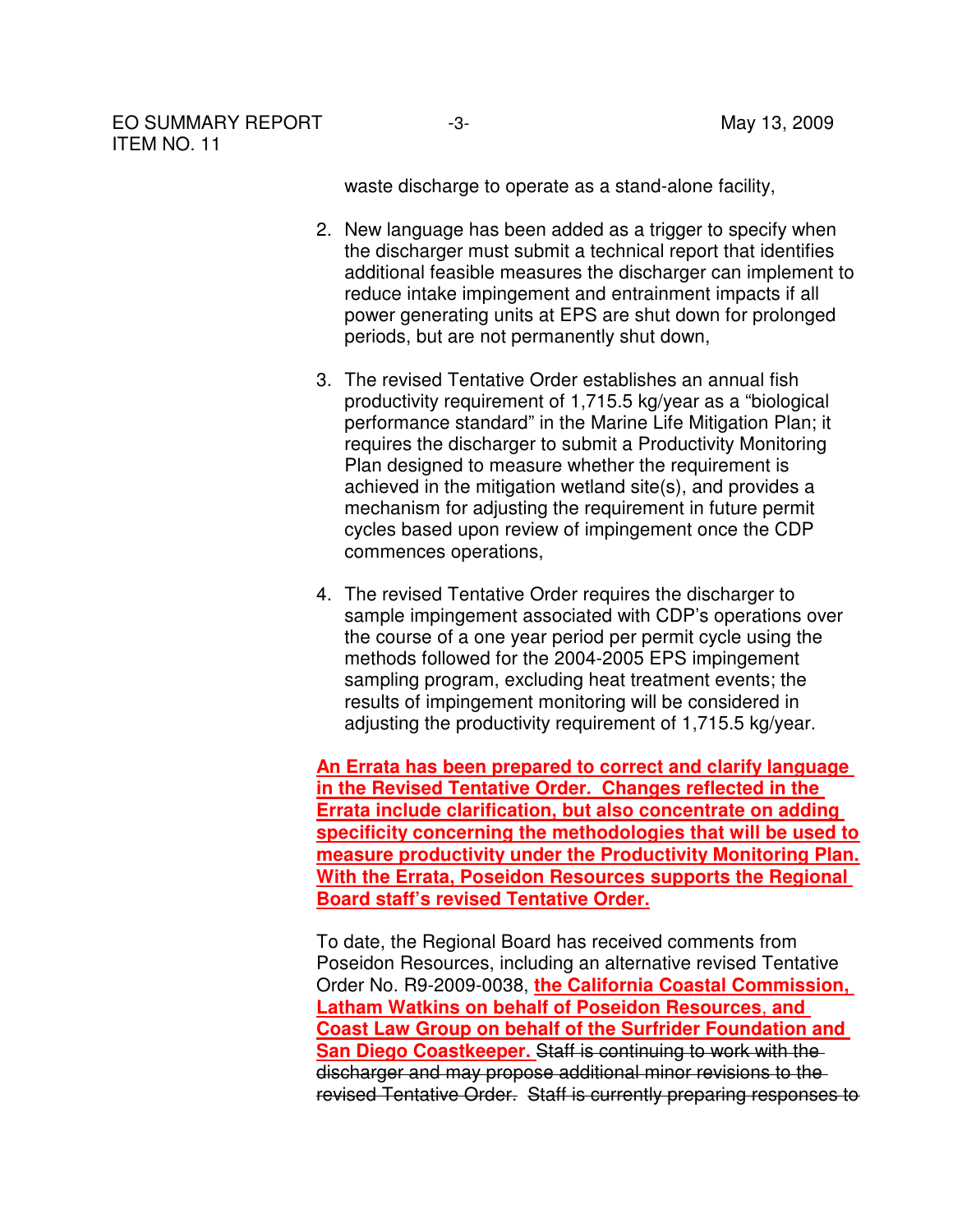comments, in the form of a Responsiveness Summary, that will be made available prior to the May 13, 2009 Board Meeting. **A Responsiveness Summary has been prepared which, includes responses to all written comments received through April 8, 2009.** Responses to all comments received will be provided to the Board, either in writing in advance of the hearing or orally at the hearing, along with any recommended errata to the revised Tentative Order.

| <b>SIGNIFICANT</b> | <b>None</b> |
|--------------------|-------------|
| <b>CHANGES:</b>    |             |

- COMPLIANCE: N/A
- LEGAL ISSUES: None.
- SUPPORTING DOCS: 1. Site Map
	- 2. Site Flow Diagram
	- 3. Revised Tentative Order No. R9-2009-0038
	- 4. Transmittal Letter for Revised Tentative Order No. R9-2009- 0038 dated May 1, 2009
	- 5. Poseidon Resources comments, including an alternative revised Tentative Order No. R9-2009-0038, dated April 30, 2009
	- **6. Regional Board staff Revised Tentative Order No. R9- 2009-0038 with Errata dated May 6, 2009 (changes from the revised Tentative Order are shown in red underline/strikeout)**
	- **7. Comment Letter from the California Coastal Commission (May 6, 2009)**
	- **8. Latham & Watkins Response to California Coastal Commission Letter dated May 6, 2009 (May 6, 2009)**
	- **9. Comment Letter from Latham & Watkins (May 6, 2009)**
	- **10. Comment Letter from Coast Law Group on behalf of the Surfrider Foundation and San Diego Coastkeeper (May 7, 2009)**
	- **11. Regional Board staff Responsiveness Summary (May 8, 2009)**
	- **12. Poseidon Resources Project –Response to Comments , (May 7, 2009)**